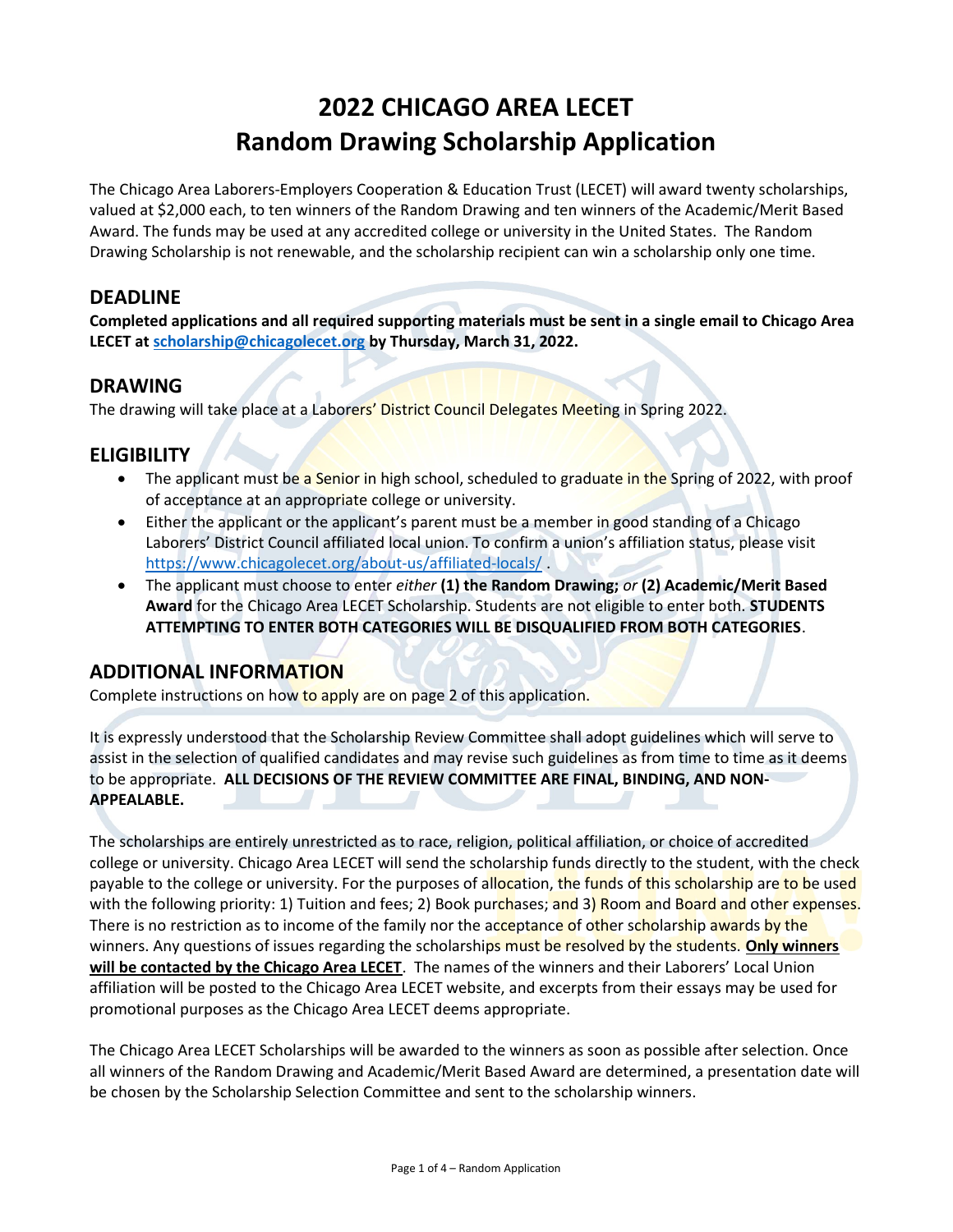# HOW TO APPLY

All applicants must complete the Chicago Area LECET Random Drawing Scholarship Application and the personal essay. Email the COMPLETED application and personal essay to: scholarship@chicagolecet.org.

# APPLICATION FORM

Both pages 3 and 4 of the Chicago Area LECET Scholarship Random Drawing Application must be completed to qualify for the scholarship.

#### APPLICANT INFORMATION:

This section of the application must be completed on pages 3 and 4 and signed by the applicant. Once the applicant has completed the top section, the applicant must obtain the signatures of an Executive Board Member of the applicant's parent's (or applicant's) Local Union, as well as the principal of the applicant's high school, as outlined below.

#### CERTIFICATION OF EXECUTIVE BOARD MEMBER OF LABORERS' LOCAL UNION:

This section of the application must be completed and signed by an Executive Board Member of the applicant's parent's (or applicant's) Local Union (example: President, Recording Secretary, Financial Secretary or Business Manager). Please note: Business Agents, stewards and delegates do not qualify as an Executive Board Member.

### CERTIFICATION OF HIGH SCHOOL PRINCIPAL:

This section of the application must be completed and signed by the principal of the applicant's high school or other authorized high school representative (i.e., guidance counselor).

# PERSONAL ESSAY

In a PDF document, all applicants must answer the question: How has the Laborers' Union impacted my life?

Essay Guidelines:

- 500 words or less
- Typed, single-spaced. Font should be 12 point Times New Roman, or similar sized font
- 1-inch margin on all four sides of the page
- Upper left corner should include:
	- o Applicant's Name, as listed on the application
	- o Applicant's Phone Number, as listed on the application

No additional information about the applicant should be included on the essay

# APPLICATION SUBMISSION INSTRUCTIONS

Email the following items in a single email to *scholarship@chicagolecet.org* by Thursday, March 31, 2022.

- 1. Completed application with appropriate signatures from Local Union's Executive Board Member and high school principal or authorized high school representative
- 2. Personal Essay

Students should provide appropriate signature page from the Chicago Area LECET Application to both their high school principal and Local Union's Executive Board Member separately to request signatures from both. Once they have received the signatures back from their high school principal and Local Union's Executive Board Member, then, all materials should be emailed using the following guidelines:

- All documents should be compiled in one email
- All documents should be in a PDF format as **attachments**/do not put in the body of the email/no links to other accounts
- All documents should be labeled with student name and item (i.e.,John Smith ACT Report)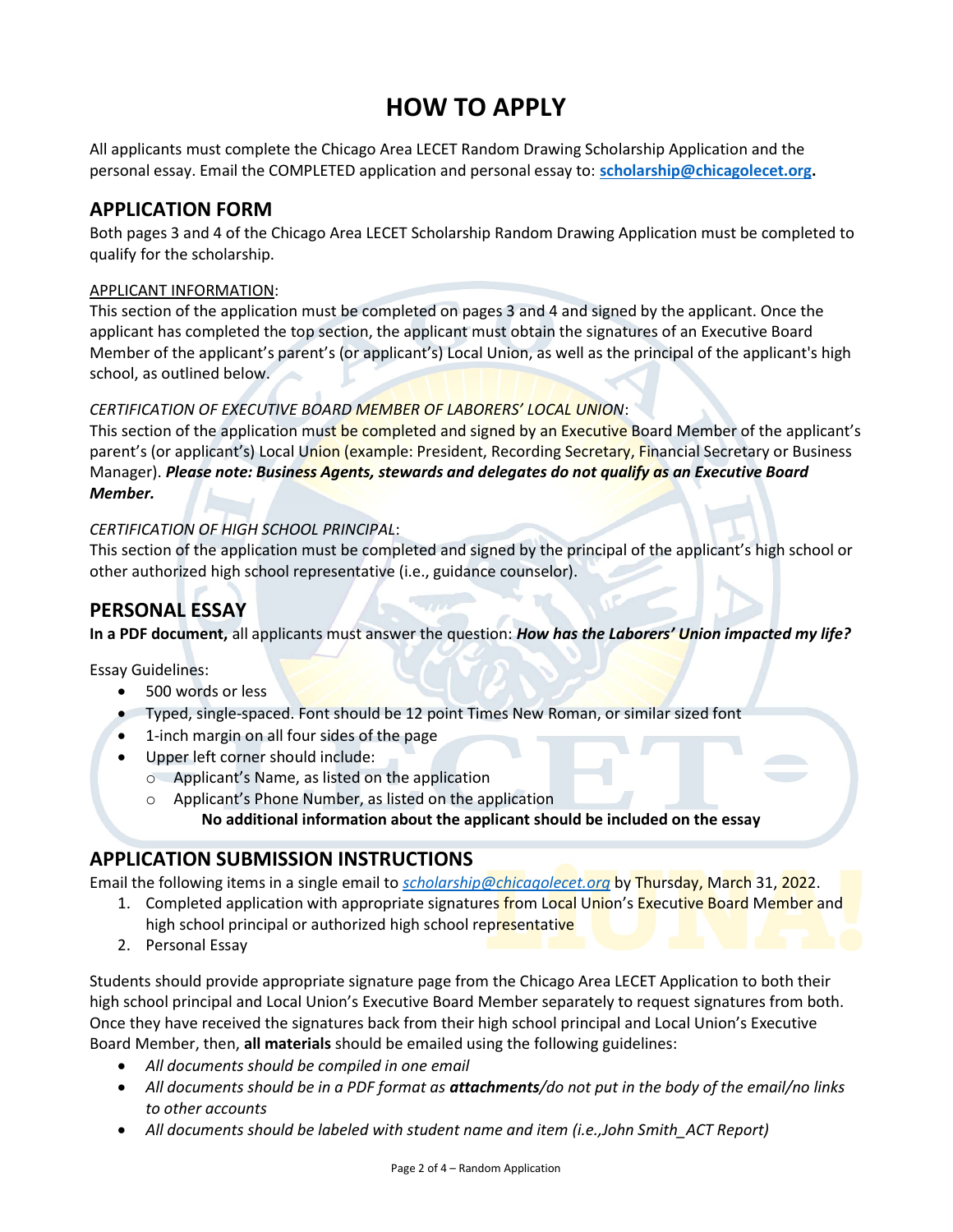#### Chicago Area LECET Random Drawing Scholarship Application Certification of Executive Board Member of Local Union Applications due Thursday, March 31, 2022

## APPLICANT INFORMATION (Please complete)

| Name of Applicant:                                                                                                                                                                                            |                                                                                                                                                                                                                       |  |
|---------------------------------------------------------------------------------------------------------------------------------------------------------------------------------------------------------------|-----------------------------------------------------------------------------------------------------------------------------------------------------------------------------------------------------------------------|--|
|                                                                                                                                                                                                               | (First, Middle, Last Name)                                                                                                                                                                                            |  |
| Applicant's Home Address:                                                                                                                                                                                     |                                                                                                                                                                                                                       |  |
|                                                                                                                                                                                                               | (Address, City, State, Zip)                                                                                                                                                                                           |  |
| Phone:                                                                                                                                                                                                        |                                                                                                                                                                                                                       |  |
| (Home)                                                                                                                                                                                                        | (Cell)                                                                                                                                                                                                                |  |
| Email:                                                                                                                                                                                                        |                                                                                                                                                                                                                       |  |
| Name of Laborers' Union Member                                                                                                                                                                                |                                                                                                                                                                                                                       |  |
| (Either Applicant or Parent):                                                                                                                                                                                 |                                                                                                                                                                                                                       |  |
|                                                                                                                                                                                                               | (First, Middle, Last Name)                                                                                                                                                                                            |  |
| Relationship of Laborers' Union Member to Applicant:                                                                                                                                                          |                                                                                                                                                                                                                       |  |
| <b>Address of Union Member:</b>                                                                                                                                                                               |                                                                                                                                                                                                                       |  |
|                                                                                                                                                                                                               | (Address, City, State, Zip)                                                                                                                                                                                           |  |
| Laborers' Local Union Number:                                                                                                                                                                                 | LIUNA Member Number:                                                                                                                                                                                                  |  |
| the judges and Selection Committee as published in the announcement.                                                                                                                                          | I hereby apply for the Chicago Area LECET Scholarship Random Drawing and agree to abide by the decision of                                                                                                            |  |
|                                                                                                                                                                                                               | (Signature of Applicant)                                                                                                                                                                                              |  |
|                                                                                                                                                                                                               |                                                                                                                                                                                                                       |  |
| <b>CERTIFICATION OF EXECUTIVE BOARD MEMBER OF LABORERS' LOCAL UNION</b>                                                                                                                                       |                                                                                                                                                                                                                       |  |
| (Affiliate of the Chicago Laborers' District Council)                                                                                                                                                         |                                                                                                                                                                                                                       |  |
| Laborer is a full member of this union and is a member in good standing.<br>Signed:<br><u> 1989 - Johann Stoff, deutscher Stoffen und der Stoffen und der Stoffen und der Stoffen und der Stoffen und der</u> | I certify that I examined the statements of the applicant named on the above form. Statements in regard to<br>the union membership of the applicant or the applicant's parent are in accordance with our records. The |  |
| Printed Name:                                                                                                                                                                                                 | <u> 2008 - Andrea Andrew Maria (h. 1888).</u><br>2008 - Andrew Maria (h. 1888).                                                                                                                                       |  |
|                                                                                                                                                                                                               | Executive Board Member Title: ___________________________________Laborers' Local Union #: _______________                                                                                                             |  |
|                                                                                                                                                                                                               |                                                                                                                                                                                                                       |  |
|                                                                                                                                                                                                               |                                                                                                                                                                                                                       |  |
| submission                                                                                                                                                                                                    | Executive Board Member should print this form, sign it, then scan and email back to the applicant for                                                                                                                 |  |